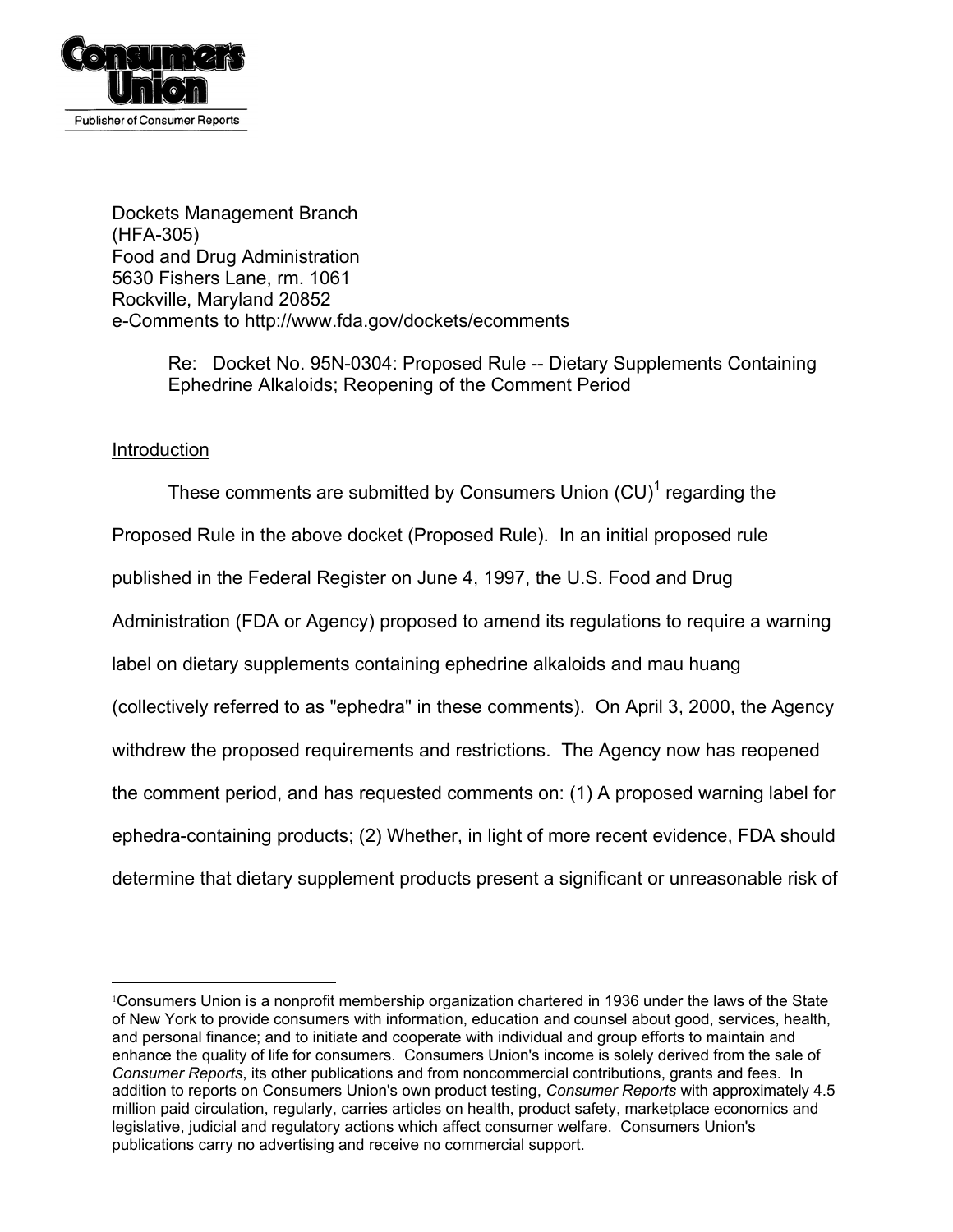illness or injury; and (3) What additional legislative authorities, if any, would be necessary or appropriate to enable FDA to address this issue more effectively?

### Summary of Consumers Union Position

Ephedra's known risks include hypertension, heart attack, irregular heartbeat, stroke, and seizures. In an article published in *Consumer Reports* in 1995, Consumers Union was among the first to warn the public about the risks associated with the use of ephedra. In addition, Consumers Union and ConsumerReports.org repeatedly have called on the Department of Health and Human Services (DHHS) and the FDA to ban the use of ephedra in dietary supplements. We believe that the FDA's proposed warning label is an inadequate response to this serious public health hazard and fails to protect consumers from those risks. We believe that based upon information available to Consumers Union, and to the Agency, it is clear that dietary supplements containing ephedra do indeed pose "an unreasonable risk of illness or injury" and that the Secretary of DHHS Secretary Tommy Thompson should commence with the process to ban ephedra immediately under the powers he currently holds under the Dietary Supplement Health and Education Act of  $1994^2$ 

# Secretary Thompson Should Immediately Ban Ephedra

Since 1993, the FDA "has received 117 reports of deaths among ephedra users, as well as 16,000 reports of other problems such as strokes, seizures, heatstroke, heart disorders, and psychotic episodes."<sup>3</sup> As stated in a letter from Consumers Union's President James Guest to Secretary Thompson, dated November 15, 2002, we urge

 $\overline{a}$ 

<span id="page-1-0"></span> $2$  Dietary Supplement Health and Education Act, Pub. L. No. 103-417.

<span id="page-1-1"></span><sup>&</sup>lt;sup>3</sup> "Bottom Line in Mind, Doctors Sell Ephedra," The New York Times, March 21, 2003.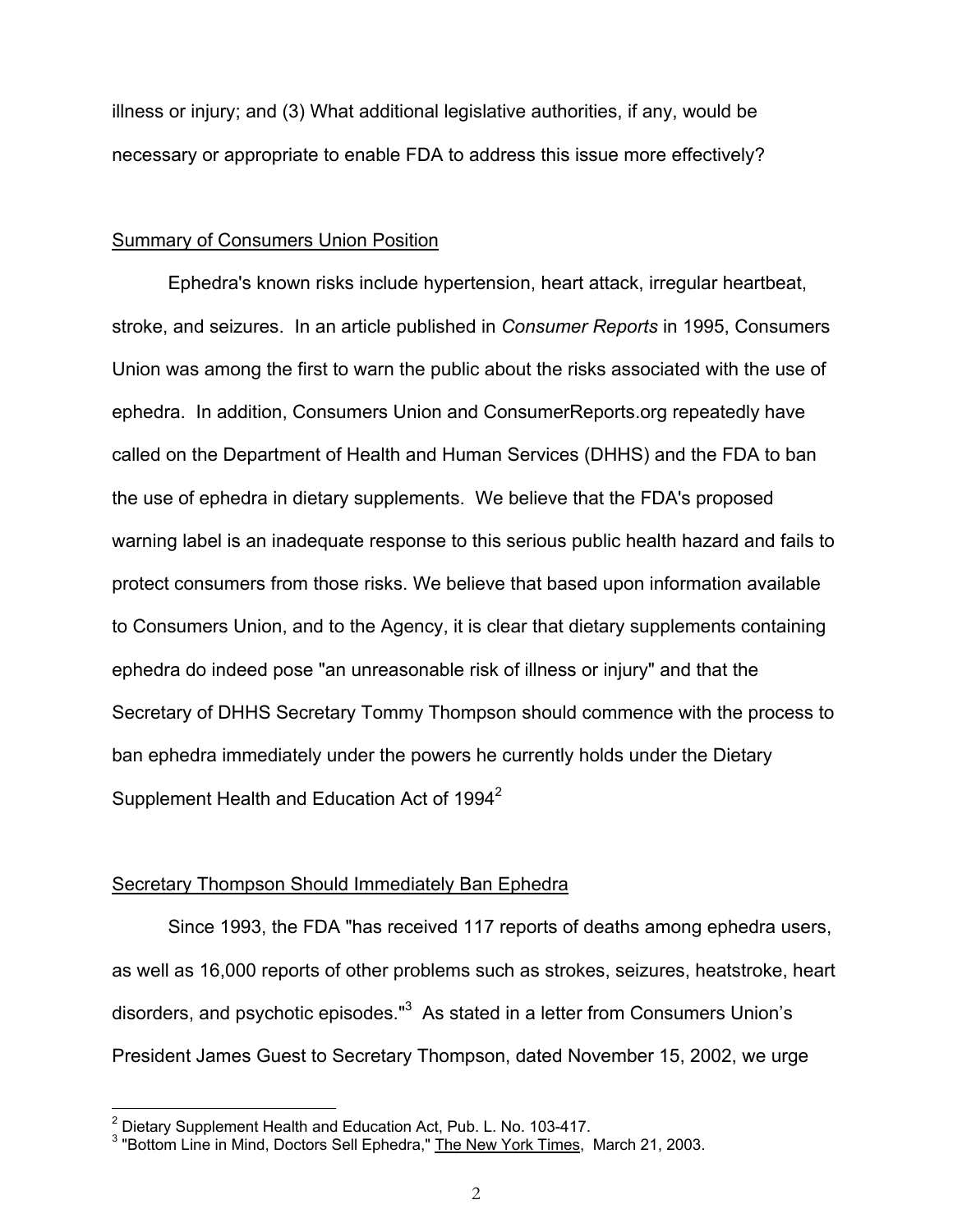Secretary Thompson to declare dietary supplements containing ephedrine alkaloids and mau huang adulterated under Section 402 of the Federal Food Drug and Cosmetic Act ("The Act"), 21 U.S.C. §§ 342(f)(1)(A)(i) because they "[present] a significant or unreasonable risk of illness or injury and 342(f)(1)(C under…conditions of use recommended or suggested in labeling…." In addition, we urged the Secretary to initiate proceedings to ban the production and sale of dietary supplements containing ephedra under Section 402 of the Act, 21 U.S.C. 342(f)(1)(C), because they "pose an imminent hazard to public health or safety."

In the time interval since Consumers Union sent the above letter, the Agency has failed to act, and more consumers have suffered and possibly have died from use of ephedra-containing products. The February 17, 2003 death of Baltimore Orioles pitcher Steve Bechler focused additional attention on ephedra. As is well known, Bechler, 23, died of heatstroke after a spring-training practice session. Several news reports after his death revealed that ephedra supplements were found in his locker. On March 13, 2002, the Associated Press reported that Broward County, Florida, medical examiner Dr. Joshua Perper stated that toxicology tests disclosed significant amounts of ephedra in his body tissues. The presence of that substance probably contributed to the victim's heatstroke and eventual demise.

## Recent Evidence from Studies on Ephedra

Alarming evidence about the harmful effects of ephedra have been mounting for years. We believe there is ample evidence that ephedra poses an unacceptable risk to consumers and provides minimal benefits. Below is a summary of recent reports and studies illustrating the grave, life-threatening, and sometimes fatal, dangers posed by dietary supplements containing ephedra.

3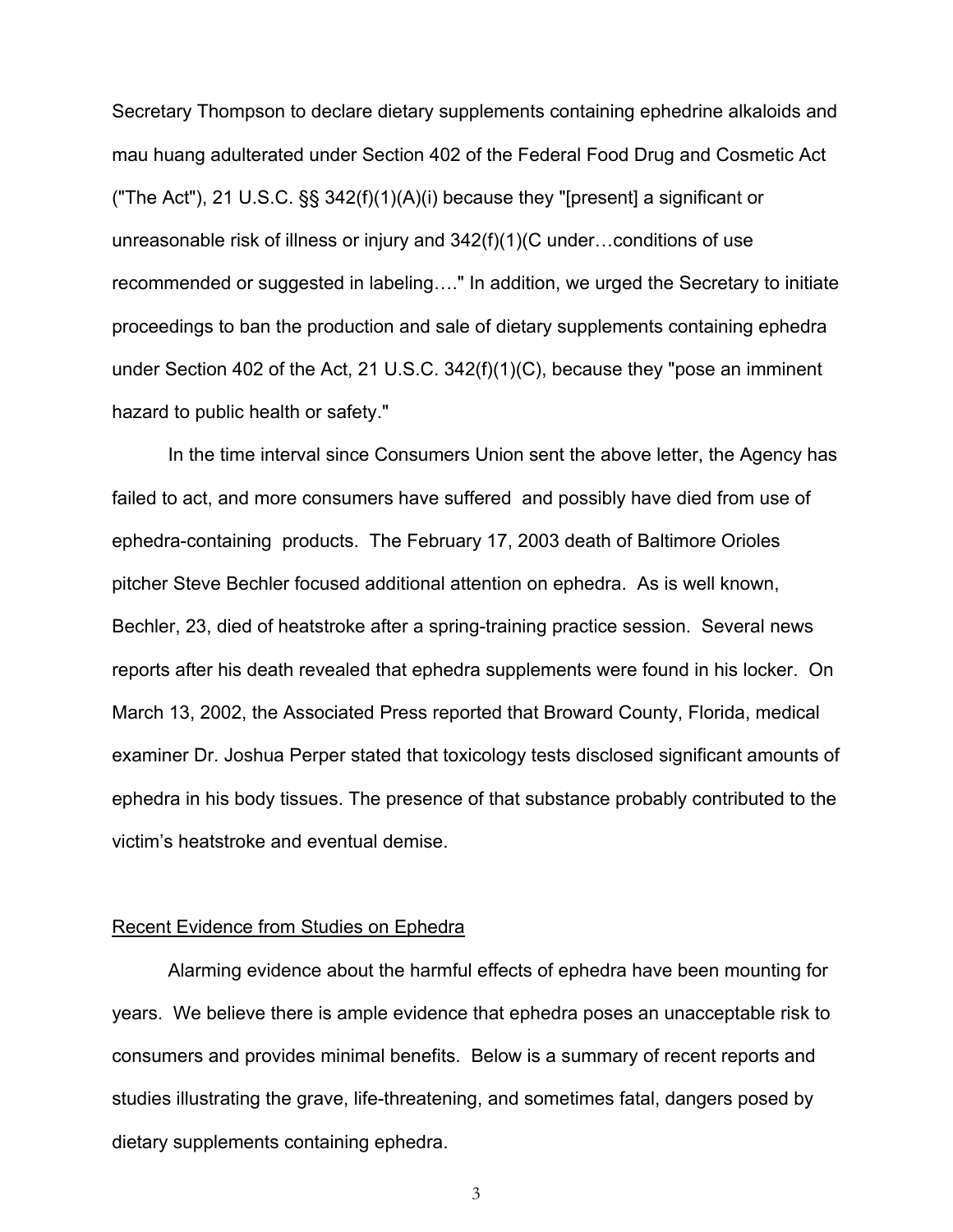#### 1 Annals of Internal Medicine

A report in the February 2003 Annals of Internal Medicine revealed additional evidence of ephedra-related harms. The study showed that products containing ephedra accounted for 64% of all adverse reactions to herbal products reported to the American Association of Poison Control Centers in 2001. The researchers calculated that the relative risk for an adverse reaction to ephedra compared with other herbs in the database was 100-fold or more.<sup>[4](#page-3-0)</sup>

## 2. Journal of the American Medical Association - RAND Report

An article based upon an evaluation of scientific reports conducted by the authors and the Southern California Evidence-Based Practice Center -- RAND, and commissioned by DHHS and NIH, appeared in the March 26, 2003 issue of The Journal of the American Medical Association. This report links the use of ephedra with risks of heart, psychiatric, and gastrointestinal problems, while finding insufficient evidence to support its use to enhance athletic performance, or to promote long-term weight loss.<sup>[5](#page-3-1)</sup> The researchers stated: "We found sufficient evidence to conclude that ephedrine and ephedra are associated with 2 to 3 times the risk of psychiatric symptoms, autonomic symptoms, upper gastroenterological symptoms and heart palpitations."<sup>[6](#page-3-2)</sup>

### 3. The American Association of Poison Control Centers

<span id="page-3-1"></span> $\overline{a}$ 

The American Association of Poison Control Centers (AAPCC) has reported a steadily increasing number of serious adverse events related to supplements containing ephedra over the last five years. Data released in 2002 by the AAPCC indicates that in the year 2001 alone there were 812 reported events relating to the use of dietary

<span id="page-3-2"></span><span id="page-3-0"></span><sup>4</sup> Bent, Stephen et al. "The Relative Safety of Ephedra Compared with Other Herbal Products," 18 March 2003, Annals of Internal Medicine, Vol. 138, No. 6 pp. 1-4.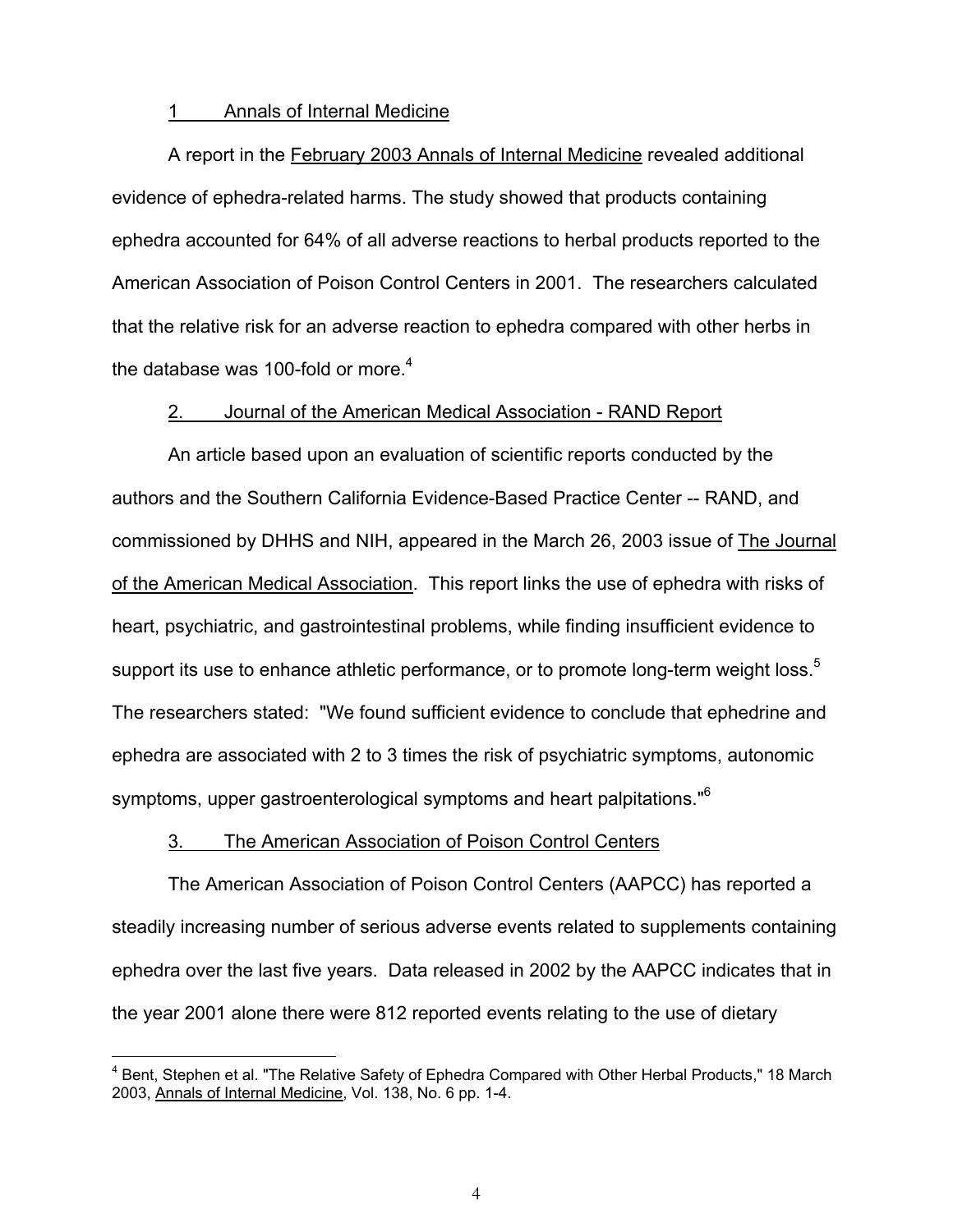<span id="page-4-0"></span>supplements containing ephedra as a sole ingredient, including 3 deaths, 103 adverse reactions, 10 "major effects" (defined as exhibiting signs or symptoms that were lifethreatening or resulted in significant residual disability) and 139 "moderate effects" (defined as exhibiting symptoms or signs that were more pronounced, more prolonged or more systemic in nature than minor symptoms -- and where usually some form of treatment is indicated). Of the 812 exposures, 440 persons (54%) were treated in a health care facility. Forty-eight percent (48%) of reported exposures occurred in individuals over 19 years of age.

In addition to the above reports there were 7,115 reported events linked to the use of multi-botanical supplements containing ephedra as an ingredient, including three deaths, 1,075 adverse reactions, 87 "major effects" and 1,325 "moderate effects." Of the 7,115 exposures, 3,849 persons (54%) were treated in a health care facility. Fortythree percent (43%) of reported exposures occurred in individuals over 19 years of age.<sup>[7](#page-4-0)</sup>

### 4. Other Studies

Two recent independent studies reported in peer-reviewed journals, scrutinized adverse events reports filed with the FDA between 1995 and 1999. In the reports, researchers found dozens of cases of abnormal heartbeats, strokes and heart attacks that were likely related to ephedra use.

Samenuk and others at the New England Medical Center in Boston analyzed almost 1,000 cases of possible ephedra toxicity submitted to the FDA. The researchers

<sup>&</sup>lt;sup>5</sup> Shekelle, et. al., "Efficacy and Safety Data of Ephedra and Ephedrine for Weight Loss and Athletic Performance," Journal of the American Medical Association, March 26, 2003, Vol. 289, No. 12, pp. 1537-1545.

 $<sup>6</sup>$  Id. at 1544.</sup>

 $7$  American Association of Poison Control Centers, 2001 Annual Report of AAPCC Toxic Exposure Surveillance System, also reported in American Journal of Emergency Medicine, Vol. 20, No. 5,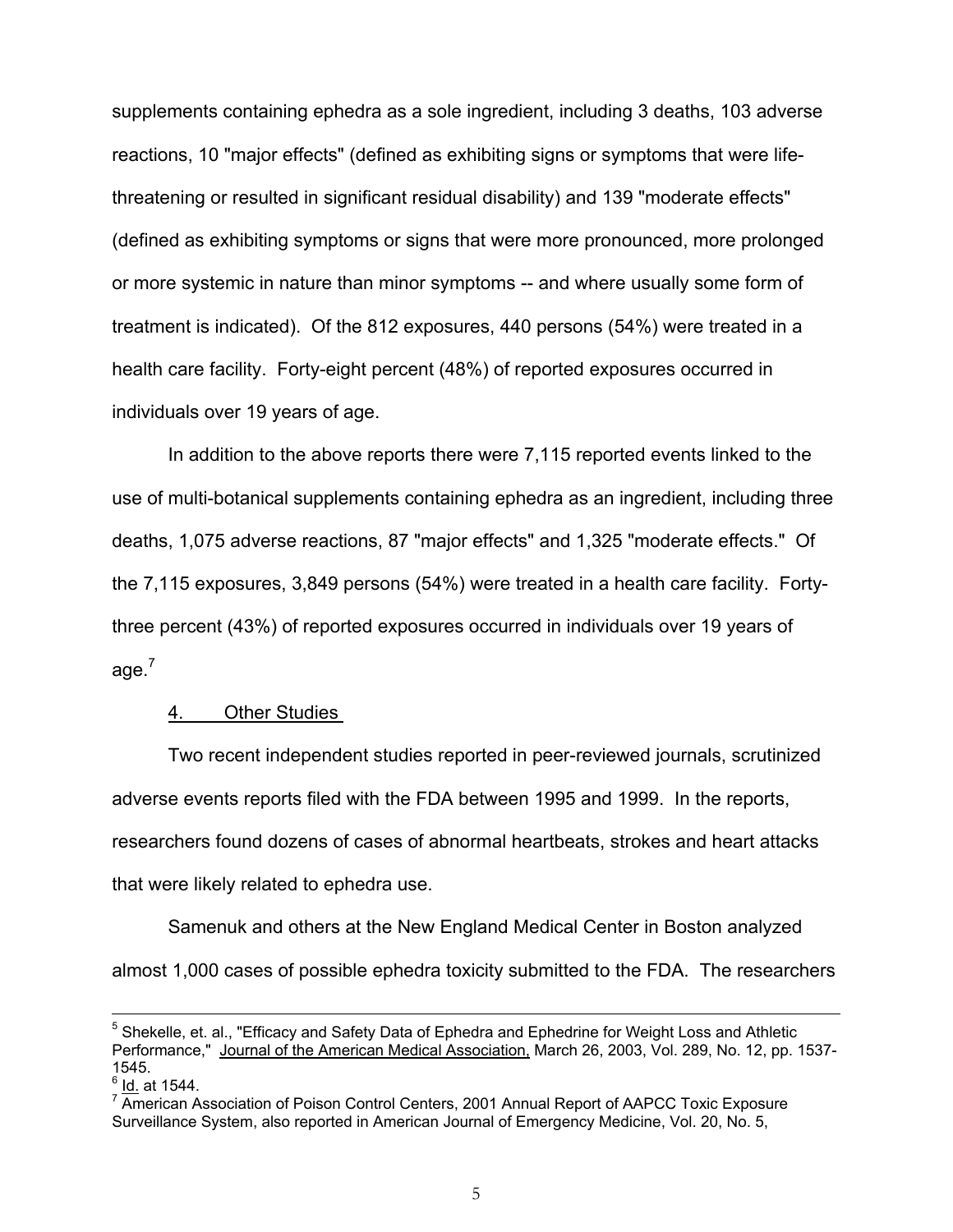reported in the January 2002 issue of Mayo Clinic Proceedings that adverse events were clearly related to immediate prior use of the ephedra-containing products in 37 people, and that 36 of these 37 victims had taken the dietary supplement products according to the manufacturer's directions. Sixteen suffered a stroke; 10 had a heart attack; and 11 died. The study concluded that "ma Huang use is temporally related to stroke, myocardial infarction, and sudden death; (2) underlying heart or vascular disease is not a prerequisite for ma Huang–related adverse events; and (3) the cardiovascular toxic effects associated with ma Huang were not limited to massive doses." $8$ 

In the December 21, 2000 issue of The New England Journal of Medicine, Haller and Benowitz from the University of California in San Francisco analyzed 140 cases of alleged ephedra toxicity that were reported to the FDA from 1997 to 1999. Abnormal heart rhythms, increases in blood pressure, stroke, sudden death, and heart attack led the list. Of those reactions, 62% were thought to be "definitely or probably" or "possibly" due to ephedra. Eight of the 10 deaths were attributed to ephedra, including that of a 15-year-old girl.<sup>[9](#page-5-1)</sup>

## Additional Legislative Authority

DSHEA allowed dietary supplements to receive reduced scrutiny under the Federal Food Drug and Cosmetic Act.<sup>10</sup> As the growing number of adverse event reports for ephedra alone illustrates, current law is inadequate to protect consumers from the risks of dietary supplements -- known and unknown. Although dietary

 $\overline{a}$ 

September 2002, p. 439. Available at:

<span id="page-5-2"></span>http://www.aapcc.org/Annual%20Reports/01report/2001%20TESS%20tables%2022ab.pdf

<span id="page-5-0"></span> $^8$  Samenuk, D. et al. "Adverse cardiovascular events temporally associated with Ma Huang, an herbal source of ephedrine." *Mayo Clin Proc* . January 2002;Vol. 77:pp. 12-16.<br><sup>9</sup> Haller, C.A. and Benowitz, N.L. "Adverse Cardiovascular and Central Nervous System Events

<span id="page-5-1"></span>Associated with Dietary Supplements Containing Ephedra Alkaloids," NEJM, December 21, 2000, Vol. 343, No. 25, pp.1833-1838.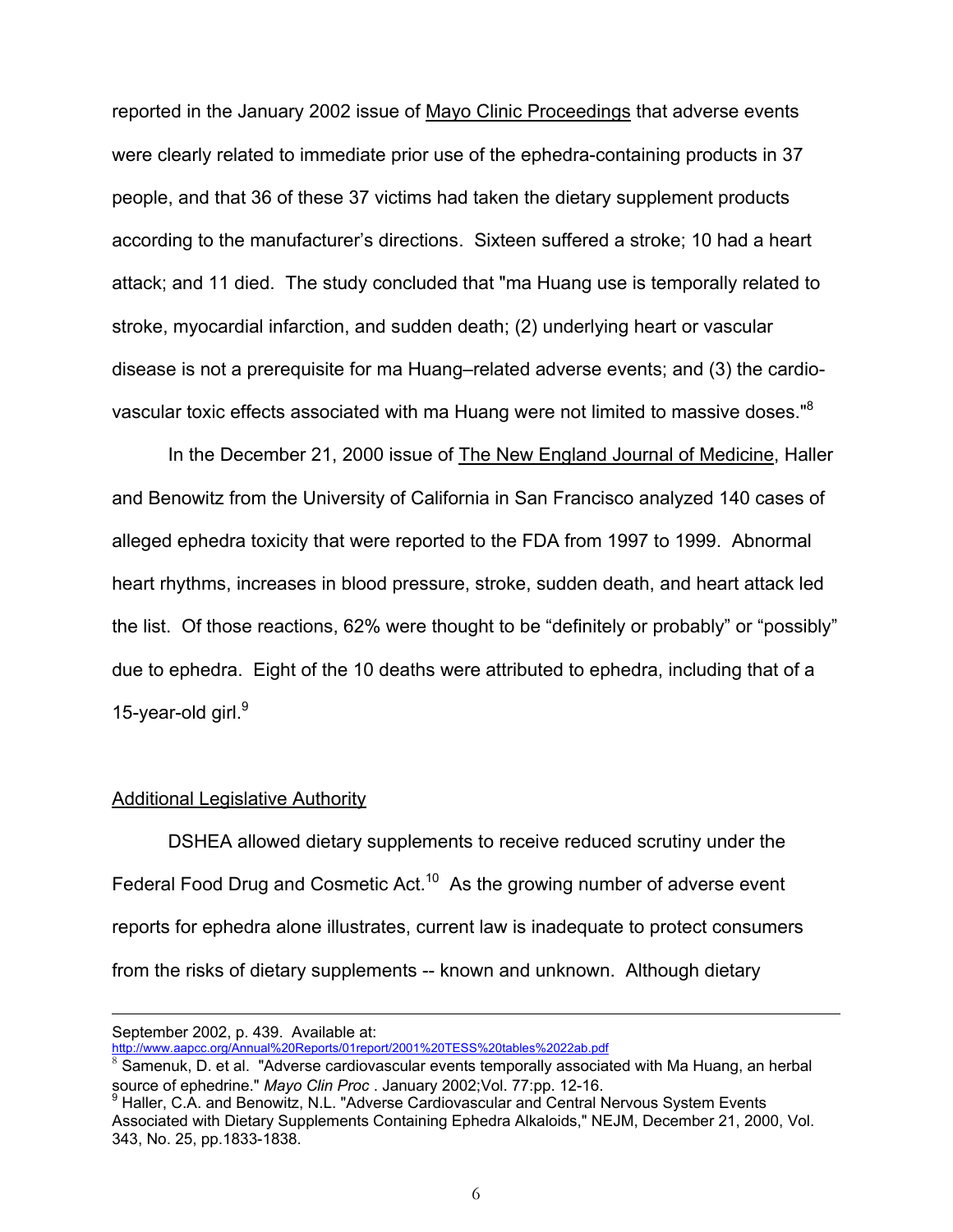supplement manufacturers are prohibited from making specific disease-cure claims for products, the ability to make a truthful structure-function claim depends upon the biological effects any botanical may have. As such, all dietary supplements making health claims may have potential inherent risks, and therefore should be reviewed for safety prior to marketing. Efficacy is a separate problem and therefore has to be preceded by the establishment of adequate standards. Below is a summary of some of the most important legislative changes we believe are necessary protect consumers from harm relating to the use of dietary supplements:

- (1) Adverse event reporting by manufacturers of dietary supplement products should be made mandatory. Under the current system, adverse event reporting is voluntary and creates a conflict of interest on the part of the manufacturer who might be inclined to overlook seemingly marginal risk reporting or simply fail to report adverse effects at all.<sup>11</sup> Since it is well known that only a small fraction of adverse events are ever reported to any authority, the ever-growing number of ephedra-related events take on even more significance.
- (2) FDA must be granted meaningful authority to immediately halt sales of dietary supplement products posing any health risks to consumers. Since dietary supplement manufacturers are not required to prove efficacy, and claims of benefit are often exaggerated or dubious, any risk of harm to a user should make a given product unacceptable and result in its withdrawal from the market. The FDA should not have the burden of proving that a supplement is unsafe. Such proof is difficult to achieve since adverse event reporting is always anecdotal. In the case of ephedra that anecdotal evidence is overwhelming.
- (3) Ephedra is a natural substance with recognized physiological effects. It belongs to a class of compounds known as pressor amines, all of which cause vasoconstriction and central nervous system stimulation in varying degrees. Tachycardia and euphoria are common effects. When millions of people are exposed to ephedra it should be expected that complications of those side effects (hypertensive episodes, arrhythmias, heart attacks, seizures, and strokes) will occur. In fact, they can be anticipated. It is

<span id="page-6-0"></span>

<sup>&</sup>lt;sup>10</sup> 21 U.S.C. 321, et. seq.<br><sup>11</sup> In August of 2002, Metabolife, a leading manufacturer of an herbal ephedra stimulant, revealed that it had failed to disclose about 13,000 complaints it had received related to its product. Eighty incidents involved injury or death, and 100 to 200 involved hospitalization. In 1998, Michael Ellis, then President of the company had stated that Metabolife did not have any reports of serious health events. Many of the complaints preceded Mr. Ellis' statement.